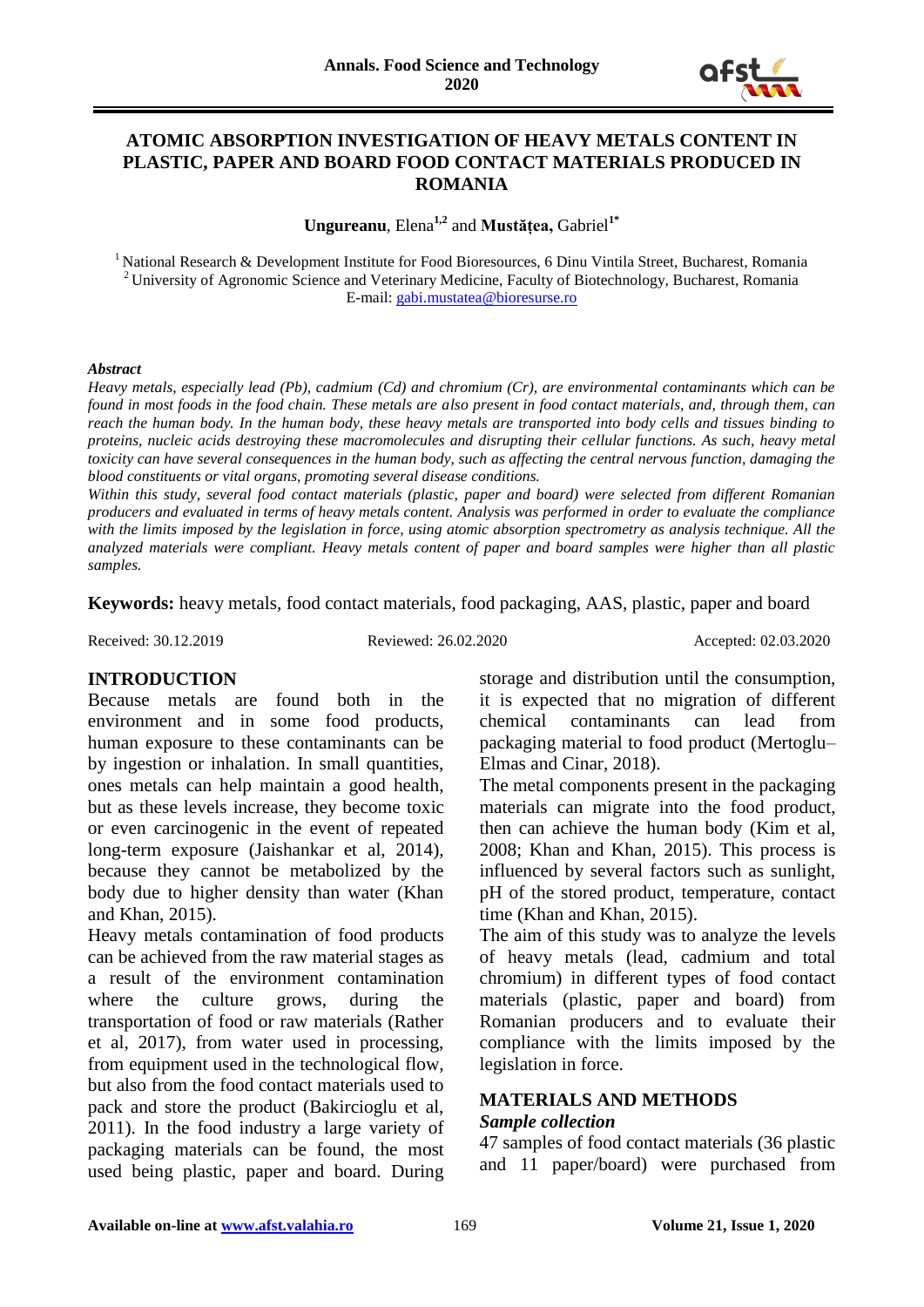

|                        |                                              | <b>Table 1.</b> Samples description                                              |  |  |  |
|------------------------|----------------------------------------------|----------------------------------------------------------------------------------|--|--|--|
| Code                   | <b>Material</b>                              | <b>Description</b>                                                               |  |  |  |
| P1                     | PET film                                     | 220 µ transparent rigid PET film                                                 |  |  |  |
| P <sub>2</sub>         | PET film                                     | 300 µ transparent rigid PET film                                                 |  |  |  |
| P <sub>3</sub>         | PET film                                     | 350 µ transparent rigid PET film                                                 |  |  |  |
| P4                     | PET film                                     | 350 µ transparent rigid PET film                                                 |  |  |  |
| P <sub>5</sub>         | PET film                                     | 400 µ transparent rigid PET film                                                 |  |  |  |
| P6                     | PET film                                     | 400 μ white rigid PET film                                                       |  |  |  |
| P7                     | PET film                                     | 450 µ transparent rigid PET film                                                 |  |  |  |
| P8                     | PET film                                     | 500 µ transparent rigid PET film                                                 |  |  |  |
| P <sub>9</sub>         | PET film                                     | 550 µ transparent rigid PET film                                                 |  |  |  |
| P <sub>10</sub>        | PET film                                     | 600 µ transparent rigid PET film                                                 |  |  |  |
| P11                    | PET film                                     | 650 µ transparent rigid PET film                                                 |  |  |  |
| P12                    | PET/PE film                                  | 515/35 µ transparent rigid PET/PE film                                           |  |  |  |
| P13                    | PET/PE film                                  | 565/35 µ transparent rigid PET/PE film                                           |  |  |  |
| P14                    | PET/PE film                                  | 665/35 µ transparent rigid PET/PE film                                           |  |  |  |
| P15                    | PET/PE film                                  | 765/35 µ transparent rigid PET/PE film                                           |  |  |  |
| P16                    | PET/PE film                                  |                                                                                  |  |  |  |
| P17                    | PET/PE film                                  | 515/35 µ transparent rigid PET/PE film<br>565/35 µ transparent rigid PET/PE film |  |  |  |
|                        |                                              | LLDPE/EVOH/LLDPE transparent bag-in-box                                          |  |  |  |
| P <sub>18</sub><br>P19 | Bag-in-box<br><b>HDPE film</b>               | Transparent HDPE film                                                            |  |  |  |
| P20                    | LDPE film                                    | Transparent LDPE film                                                            |  |  |  |
| P21                    | CAST/BOPP wrapping film                      | Transparent CAST/transparent BOPP film, printed                                  |  |  |  |
| P22                    |                                              | White PE/transparent PE film, printed                                            |  |  |  |
| P <sub>23</sub>        | PE/PE wrapping film<br>PE/BOPP wrapping film | White PE/mat BOPP film, printed                                                  |  |  |  |
| P24                    | BOPP/BOPP wrapping film                      | Pearl BOPP/mat BOPP film, printed                                                |  |  |  |
| P <sub>25</sub>        | <b>HDPE</b> closure                          | HDPE green closure                                                               |  |  |  |
| P <sub>26</sub>        | <b>HDPE</b> closure                          | HDPE blue closure                                                                |  |  |  |
| P27                    | <b>HDPE</b> closure                          | HDPE yellow closure                                                              |  |  |  |
| P <sub>28</sub>        | <b>HDPE</b> closure                          | HDPE white closure                                                               |  |  |  |
| P29                    | <b>HDPE</b> closure                          | HDPE red closure                                                                 |  |  |  |
| P30                    | <b>HDPE</b> closure                          | HDPE gold closure                                                                |  |  |  |
| P31                    | HDPE closure                                 | HDPE black closure                                                               |  |  |  |
| P32                    | HDPE closure                                 | HDPE pink closure                                                                |  |  |  |
| P33                    | PET bottle                                   | Blue water PET bottle                                                            |  |  |  |
| P34                    | PET bottle                                   | <b>Transparent PET bottle</b>                                                    |  |  |  |
| P35                    | <b>HDPE</b> bottle                           | White HDPE milk bottle                                                           |  |  |  |
| P36                    | PS cup                                       | White PS (GPPS and HIPS) yogurt cup                                              |  |  |  |
| P37                    | Paper bag                                    | Brown kraft paper bag                                                            |  |  |  |
| P38                    | PE/paper bag                                 | White kraft paper bag, laminated with PE bag                                     |  |  |  |
| P39                    | PP/paper bag                                 | White kraft paper bag, laminated with PP bag                                     |  |  |  |
| P40                    | BOPP/paper bag                               | Brown kraft paper bag with BOPP window                                           |  |  |  |
| P41                    | BOPP/paper bag                               | White kraft paper bag with BOPP window                                           |  |  |  |
| P42                    | PE/paper bag                                 | Brown kraft paper bag, laminated with PE film                                    |  |  |  |
| P43                    | PE/board box                                 | White board cake box, laminated with PE film, printed                            |  |  |  |
| P44                    | PE/board trays                               | Brown board trays laminated with gold/silver PE film                             |  |  |  |
| P45                    | Board box                                    | Coated white burger board box                                                    |  |  |  |
| P46                    | Board box                                    | Printed board egg box                                                            |  |  |  |
| P47                    | Board box                                    | Whitened and printed board pizza box                                             |  |  |  |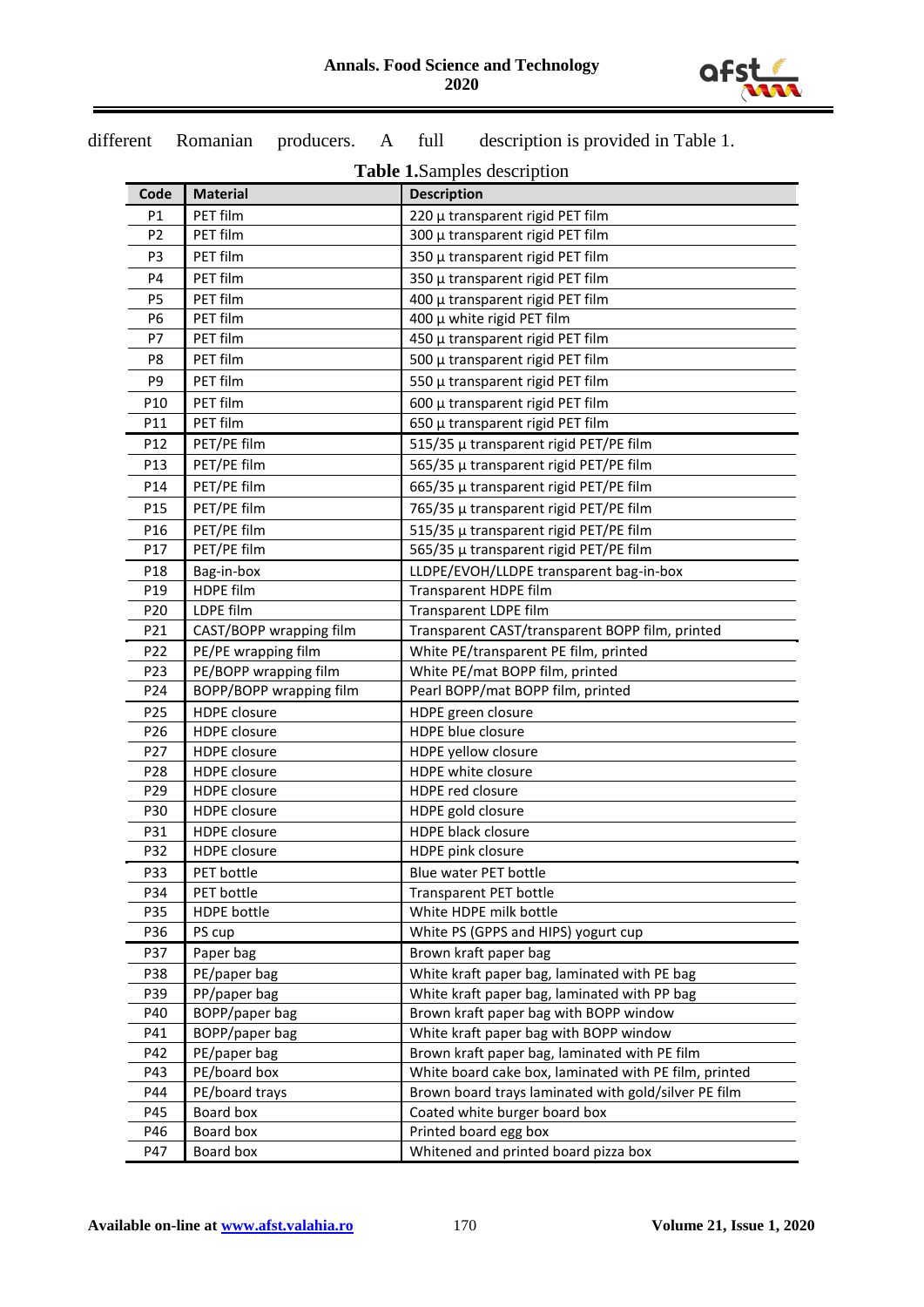

### *Reagents*

Nitric acid  $(HNO<sub>3</sub>)$  65% and Hydrogen peroxide  $(H_2O_2)30\%$  were purchased from Merck. Calibration curves were obtained using Lead standard solution 1000 mg/l Pb for AA  $(Pb(NO_3)$ <sub>2</sub> in HNO<sub>3</sub> 2%), Cadmium standard solution 1000 mg/l Cd for AA  $(Cd(NO_3))$  in  $HNO<sub>3</sub> 2%$  and Chromium standard solution 1000 mg/l Cr for AA  $(Cr(NO_3))_3$  in HNO<sub>3</sub> 2%) purchased from Scharlau. Dilutions were performed using ultrapure water (18.2 MΩ.cm). All glassware used was cleaned and decontaminated with  $10\%$  HNO<sub>3</sub>.

# *Equipment*

Heavy metals analysis was performed using an AAnalyst 600 graphite furnace atomic

absorption spectrometer system (Perkin Elmer) provided with a Transversely Heated Graphite Atomizer (THGA) furnace assembly and longitudinal Zeeman-effect background correction.

### *Sample preparation*

Samples were prepared by wet digestion using anMWS-2 microwave system (Berghof). Samples were weighted and then treated with 4 ml of  $HNO<sub>3</sub>$  65% and 1 ml of  $H<sub>2</sub>O<sub>2</sub>$  using the program presented in Table 2.

### *Calibration*

Calibration curve for each element was performed using reagents described above. Characteristics of each calibration curve are presented in Table 3.

| <b>Step</b> | Temperature (°C) | <b>Duration (min)</b> | Power (%) |  |
|-------------|------------------|-----------------------|-----------|--|
|             | 160              |                       |           |  |
|             | 220.             | 40                    |           |  |
|             | cooling          |                       |           |  |

**Table 2.** Microwave heating program

| <b>Table 5.</b> Calibration curves characteristics |            |                   |                    |             |             |             |  |  |  |  |
|----------------------------------------------------|------------|-------------------|--------------------|-------------|-------------|-------------|--|--|--|--|
| Analyte                                            | Wavelength | <b>Domain</b>     | Number of          | Regression  | <b>LOD</b>  | LOQ         |  |  |  |  |
|                                                    | (nm)       |                   | calibration points | coefficient | $(\mu g/L)$ | $(\mu g/L)$ |  |  |  |  |
| Pb                                                 | 283.3      | $10 - 50 \mu g/l$ |                    | 0.997491    | 2.0         | 6.0         |  |  |  |  |
| Cd                                                 | 228.8      | $1 - 5 \mu g/l$   |                    | 0.999696    | 0.2         | 0.6         |  |  |  |  |
| Cr                                                 | 357.9      | $10 - 50 \mu g/l$ |                    | 0.998030    | 1.3         | 3.9         |  |  |  |  |

### **Table 3.** Calibration curves characteristics

# **RESULTS AND DISCUSSIONS**

According to European Directive 94/62/EC on packaging and packaging waste (consolidated version 2018) which aims to harmonize national measures concerning the management of packaging and packaging waste in order to prevent any impact thereof on the environment, the sum of concentration levels of lead, cadmium, hexavalent chromium and mercury present in packaging or packaging components shall not exceed 100 mg/kg. The aforementioned directive is transposed into the Romanian legislation by Law 249/2015 on the management of packaging and packaging waste.

Considering the mentioned aspects, from the analysis of the results presented in Fig. 1 it can be observed that they fall within the limits imposed by the legislation in force. The values for plastic materials are considerably lower than for paper and board. Contamination from the surface and printing ink colors of paperbased food packaging is a major source of toxic metals (EPA/310-R-02-002, 2002).

In the case of PET films (P1-P11), the results showed no significant difference between samples, meaning that film thickness does not have major influence on the heavy metals content (Pb: values between  $\lt$  0.002 and 0.053 mg/kg; Cd: values between  $< 0.0002$  and  $0.122$ mg/kg; Cr: values between 0.090 and 0.291).

When films structure consists of PET/PE (P12- P17), the heavy metals content does not change very much; there are also no significant difference between samples (Pb: values between  $\langle 0.002 \text{ and } 0.145 \text{ mg/kg} \rangle$ ; Cd:  $\langle$ 0.0002 mg/kg; Cr: values between  $\lt$  0.0013 and 0.426).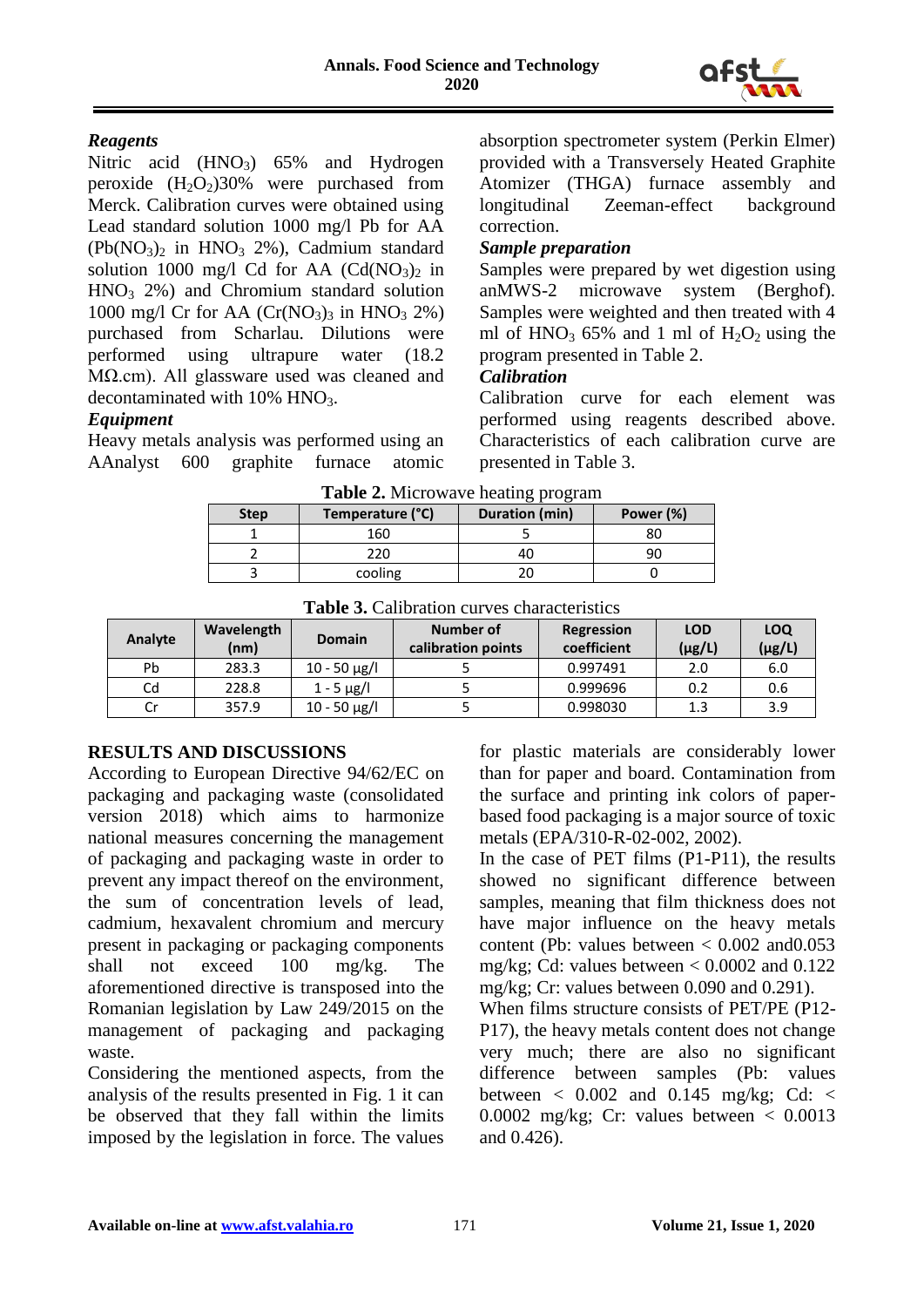

**Annals. Food Science and Technology**  Annals. Food Science and Technology<br>  $2020$ 

**Available on-line at www.afst.valahia.ro**